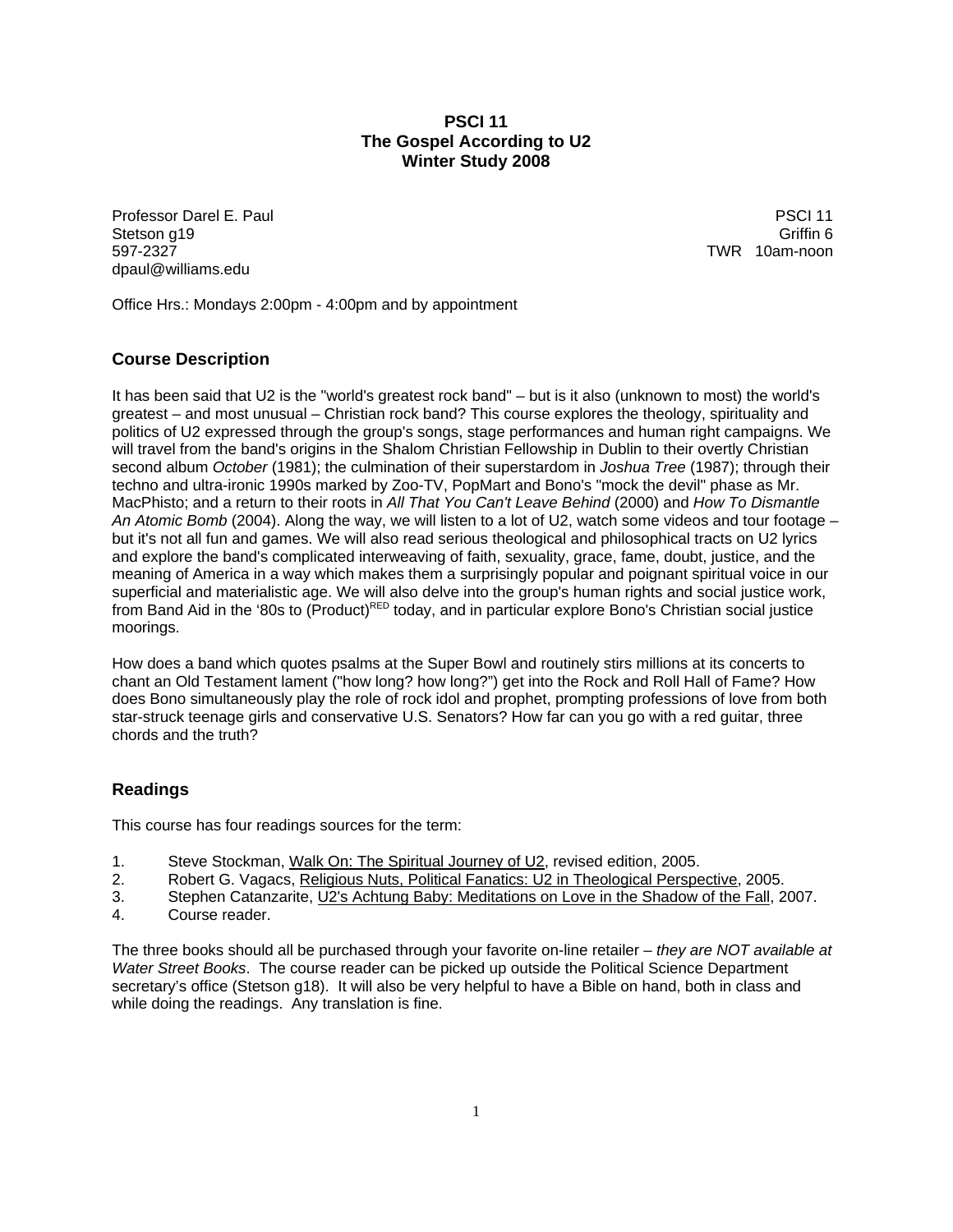# **Music & Video**

Any course about U2 would be sorely lacking without a vigorous engagement with the band's music, videos and stage performances. I will playing all three types of media in class, and we will also have access to them outside of class during the term. Sawyer Library owns all U2's albums – from *Boy* to *Atomic Bomb* – as well as a couple of video recordings which I have placed on reserve for your use. The entire U2 song collection – all 446 of them! – is available from iTunes (www.apple.com/itunes/), but is neither free nor subsidized by the college for this course. Songs via iTunes are 99¢ each. Being college students, you probably have ingenious ways to get them for less.

# **On-line**

There are many good U2 resources on the internet. The most useful for our purposes are:

- Lyrics@U2 http://atu2.com/lyrics/
- U2 Sermons http://u2sermons.blogspot.com/

#### **Course requirements**

- Showing up: The number one requirement of this course is to come to class. We have a limited number of sessions together, so if you don't come, you not only hurt yourself but you hurt the class. We all depend on one another to make this course interesting and enjoyable.
- Reading: Not just being a warm body, but a warm brain, is the next step. Come to class every morning prepared to discuss and learn. Readings assigned for a particular class session will be the topic for that day's discussion, and therefore should be completed prior to class.
- Speaking: This class will be conducted as a seminar. That means lots of discussion on your part. Our class is far from small, but we're talking about not only about U2's music and message, but also our views on the band and their rendition of the gospel. That means *your* opinions and *your* interpretations. If you don't talk, we all sit around and stare at each other.
- Discussing: Each weekend I will get a discussion rolling on our course Blackboard site on topics relevant to the previous week's topics. Each student is expected to make a minimum of five significant postings (i.e. a paragraph or more) on Blackboard during the course of Winter Study. If you get into the swing of things, make more than five. The best thing is that, unlike WSO discussions, these postings are not for public consumption.
- Writing: You are also responsible for one final project which can be either: **[1]** a 7-8pp 'spiritual songs' paper, an interpretation of three or more relevant U2 songs/videos on a common theme of your choice; or **[2]** a creative multimedia interpretation of one of five U2 concerts which will be shown throughout the term. The final project is due Friday, January 25.

#### **Grades**

Your grade in this course will be based on the following formula:

| Final project                                 | 60%                      |
|-----------------------------------------------|--------------------------|
| Blackboard discussions<br>Class participation | <b>20%</b><br><b>20%</b> |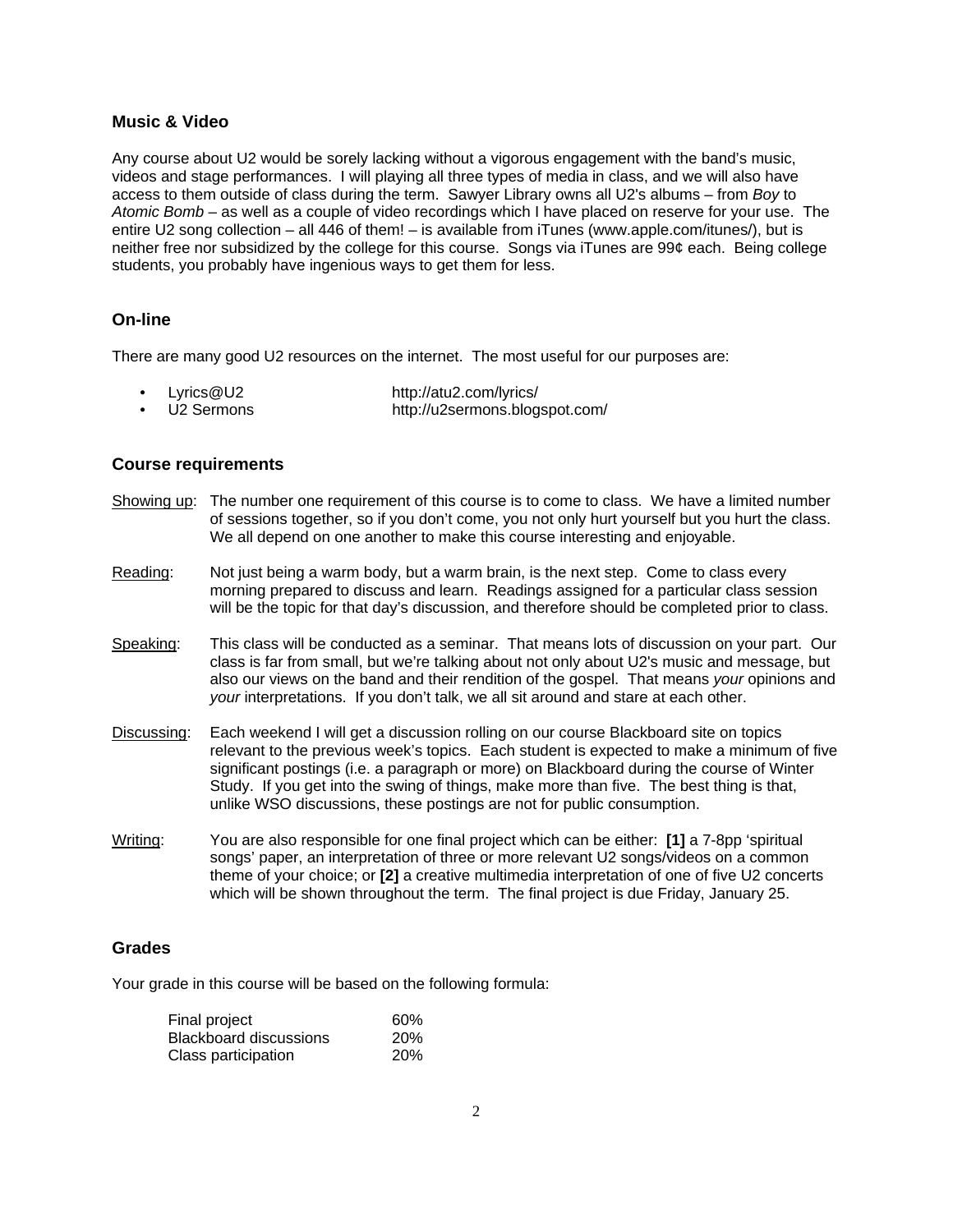# **Course Calendar**

#### **Jan. 3 IS U2 A CHRISTIAN BAND – AND DOES IT MATTER?**

#### *Readings*

- Walk On, chs. 1-3
- Religious Nuts, pp. 1-8
- Steve Stockman, "Do U2 make any difference?," Rhythms of Redemption
- Charles Honey, "Calvin College on U2," Christianity Today, 23 February 2005
- U2 with Neil McCormick, U2 by U2, pp. 117-9

#### *Songs*

- "I Will Follow" (*Under a Blood Red Sky* version)
- "Gloria"
- "Tomorrow"
- "All Because of You"

# **Jan. 8 BLESSED ARE THE PEACEMAKERS**

#### *Readings*

- Walk On, chs. 4
- Religious Nuts, pp. 34-37
- James Henke, "Blessed are the peacemakers," Rolling Stone, 9 June 1983
- David Breskin, "Bono: U2's passionate voice," Rolling Stone, 8 October 1987 (excerpt)
- Michka Assayas, Bono: In Conversation with Michka Assayas, pp. 160-165, 168- 173, 176-187
- "Bloody Sunday (1972)," Wikipedia

- "Sunday Bloody Sunday"
- "Pride (In the Name of Love)"
- "In God's Country"
- "Bullet the Blue Sky" (*Rattle and Hum* version)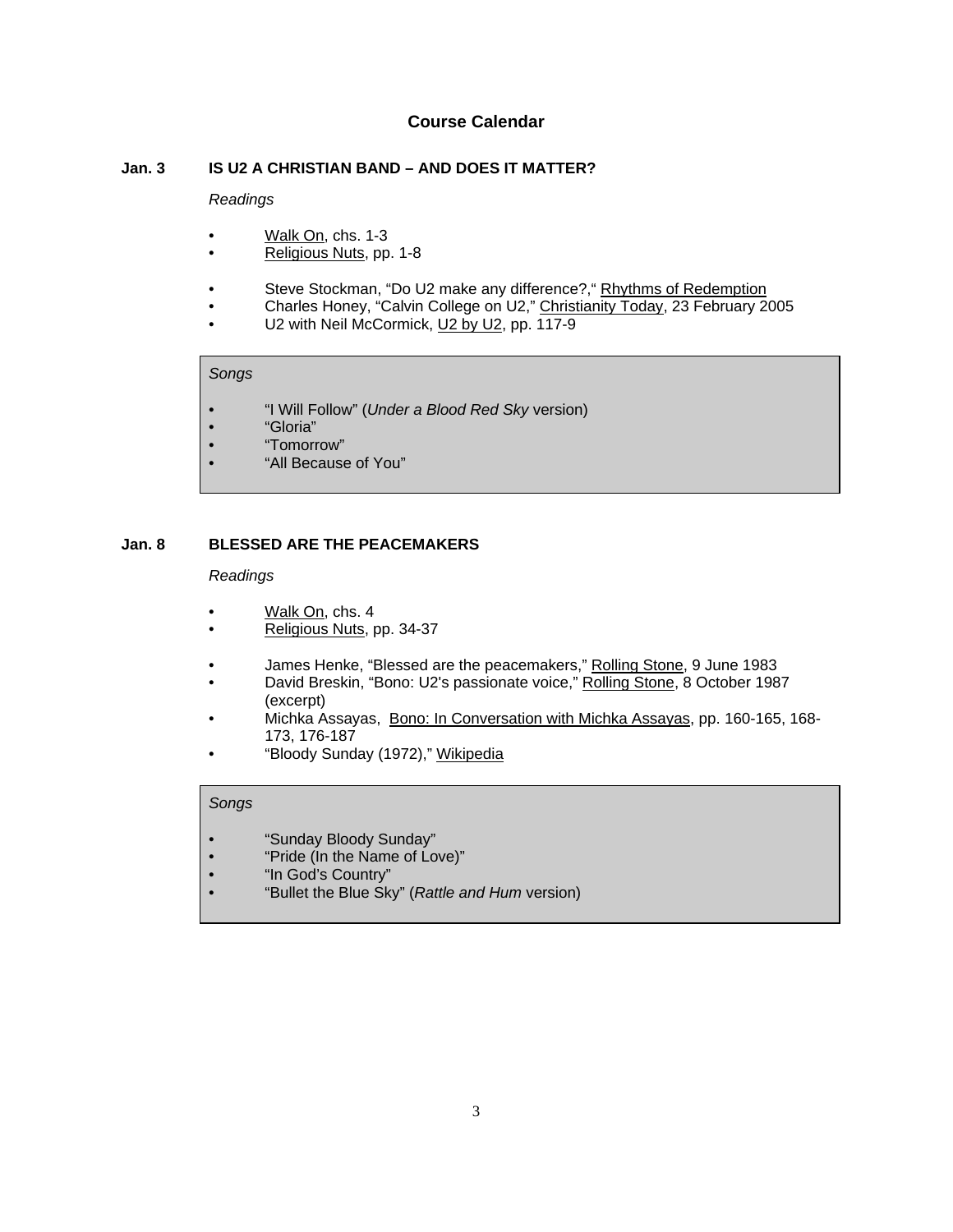# **Jan. 9 JOSHUA AND THE WILDERNESS**

### *Readings*

- Walk On, chs. 7-8
- Religious Nuts, pp. 29-34, 37-45
- John Lennon, "Imagine"
- John Lennon, "God"
- Beth Maynard, "Lent part one," Get Up Off Your Knees

# *Songs*

- "I Still Haven't Found What I'm Looking For"
- "Where the Streets Have No Name"
- "With or Without You"
- "God Part II"

### **Jan. 10 THE FALL**

*Readings*

- Achtung Baby, chs. 1-4
- Genesis, chs. 1-3
- Dante, The Inferno, Canto XXXIV

# *Songs*

- "One"
- "Who's Gonna Ride Your Wild Horses"
- "Love is Blindness"
- "Until the End of the World"

# **Jan. 11 Optional U2 concert viewing: RATTLE AND HUM (1987)**

**Jan. 14 Optional U2 concert viewing: ZOO-TV: LIVE FROM SYDNEY (1993)**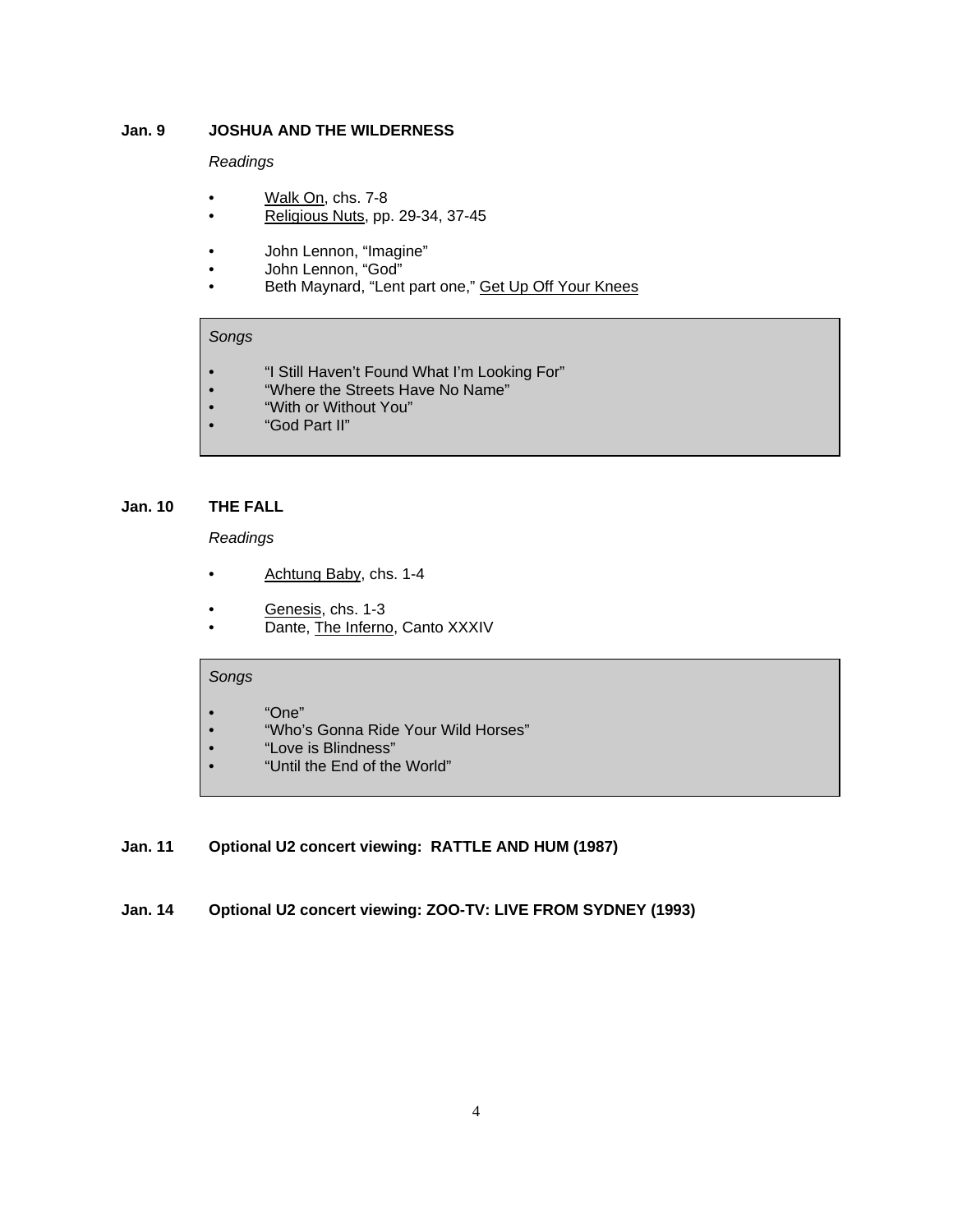### **Jan. 15 AMUSING OURSELVES TO DEATH**

#### *Readings*

- Walk On, chs. 9-10
- Religious Nuts, pp. 23-28
- Neil Postman, Amusing Ourselves to Death: Public Discourse in the Age of Show Business, Forward and ch. 5
- Joe Jackson, "Bono vs. the Beast," Musician, August 1993
- C.S. Lewis, The Screwtape Letters, chs. 7, 14 & 22

#### *Songs*

- "Desire"
- "The Fly"
- "Zooropa"
- "Daddy's Gonna Pay For Your Crashed Car"

## **Jan. 16 ALL IS VANITY AND GRASPING FOR THE WIND**

### *Readings*

- Walk On, chs. 11-12
- Religious Nuts, ch. 4
- Derek Walmsley, "Finding the way to the Playboy Mansion," Get Up Off Your Knees
- Book of Ecclesiastes

- "Discotheque"
- "The Playboy Mansion"
- "The Wanderer"
- "Numb"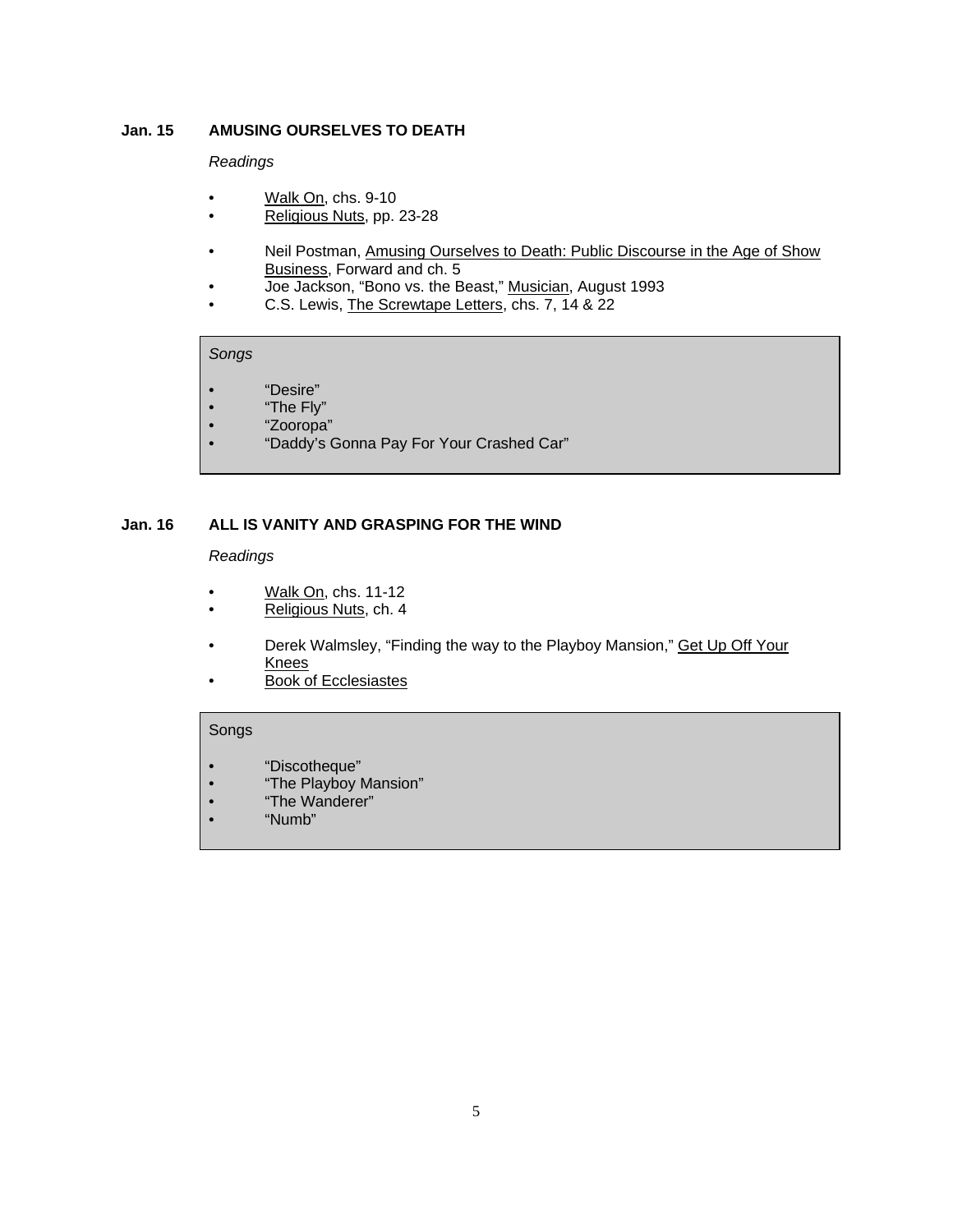### **Jan. 17 LOVE. WITH LOVE.**

### *Readings*

- Walk On, chs. 15-16 & 20
- Religious Nuts, chs. 5-6
- Achtung Baby, ch. 7
- Wade Hodges, "Grace the beauty-maker," Get Up Off Your Knees
- Kenneth Tanner, "Courageous crooners," National Review, 23 November 2004

#### *Songs*

- "Beautiful Day"
- "Grace"
- "When Love Comes to Town"
- "Vertigo"
- "All Because of You"
- **Jan. 18 Optional U2 concert viewing: POPMART: LIVE FROM MEXICO CITY (1997)**
- **Jan. 21 Optional U2 concert viewing: U2 GO HOME: LIVE FROM SLANE CASTLE (2001)**
- **Jan. 21 Optional U2 concert viewing: VERTIGO 2005: LIVE FROM CHICAGO (2005)**  *Griffin 4, 2pm*

# **Jan. 22 CAN BONO SAVE THE WORLD?**

#### *Readings*

- Walk On, chs. 5 & 17-18
- Bono, "Forward" in Jeffrey Sachs, The End of Poverty
- Bono, "Message 2U," Vanity Fair, July 2007
- "Bono's beneficent universe," New York Times, 13 November 2006
- Michka Assayas, Bono: In Conversation with Michka Assayas, pp. 80-103
- James Traub, "The statesman," New York Times Magazine, 18 September 2005

- "Love and Peace or Else"
- "Miracle Drug"
- "Walk On" (*America: A Tribute to Heroes* version)